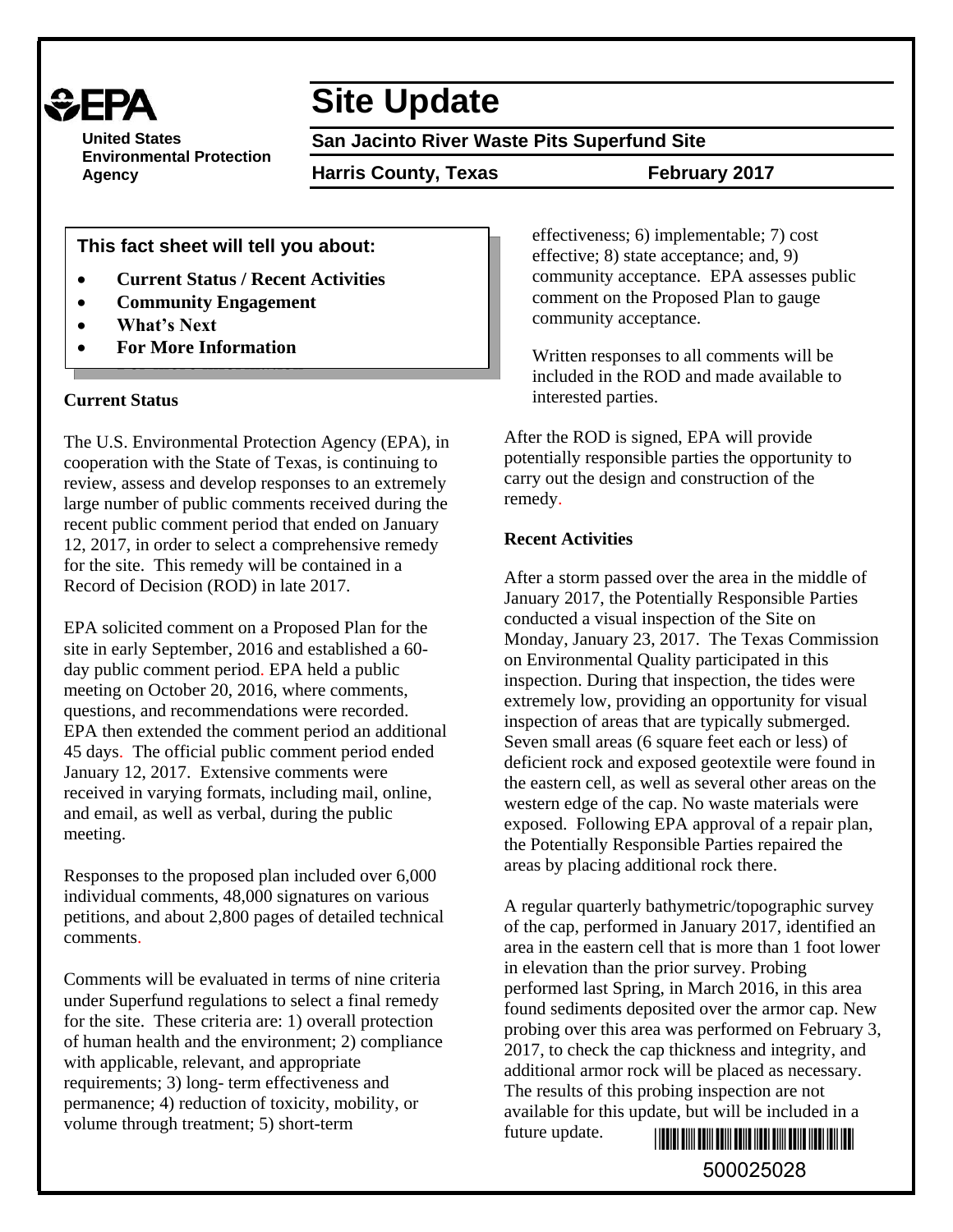#### **Community Engagement**

The EPA, in cooperation with site partners and local agencies, will continue to provide information on the status of the site, community concerns, and site repairs and maintenance. EPA will update elected officials and community groups as needed and provide a site status update or fact sheet every 60 days on site developments.

# **What's Next**

The EPA will keep the public, its partner agencies, and media informed on the status of the completion of the Record of Decision, as well as other site impacting issues that may arise.

# **For More Information**

If you would like more information about the Site, visit our website*, www.epa.gov/tx/sjrwp* or contact the following resources:

# **U.S. EPA:**

Gary Miller Superfund Remedial Project Manager 214.665.8318 or 1.800.533.3508 (toll-free)

Donn Walters EPA Community Involvement 214.665.6483 or 1.800.533.3508 (toll-free)

Superfund Regional Counsel 214.665.2157 or 1.800.533.3508 (toll-free)

#### **Texas Commission on Environmental Quality:**

TCEQ Superfund Project Manager Satya Dwivedula 512.239.3548

TCEQ Superfund Community Relations Liaison Crystal Taylor 512.239.3844

#### **Texas Department of State Health Services:**

Tina Walker [Tina.Walker@dshs.state.tx.us](mailto:Tina.Walker@dshs.state.tx.us) 512.776.2932 or 1.800.588.1248 x2932

#### **Site Repository:**

Stratford Branch Library 509 Stratford Street Highlands, Texas 77562

All inquiries from the news media should be directed to the Region 6 Press Office at 214.665.2200.

To receive a Spanish translation of this fact sheet, call the EPA at 1.800.533.3508 (toll-free).

Para recibir una traducción en español de esta hoja de datos, comunicase con la Agencia de Protección del Medio Ambiente de los EEUU (la EPA) al número de teléfono 1.800.533.3508 (llamada gratis).